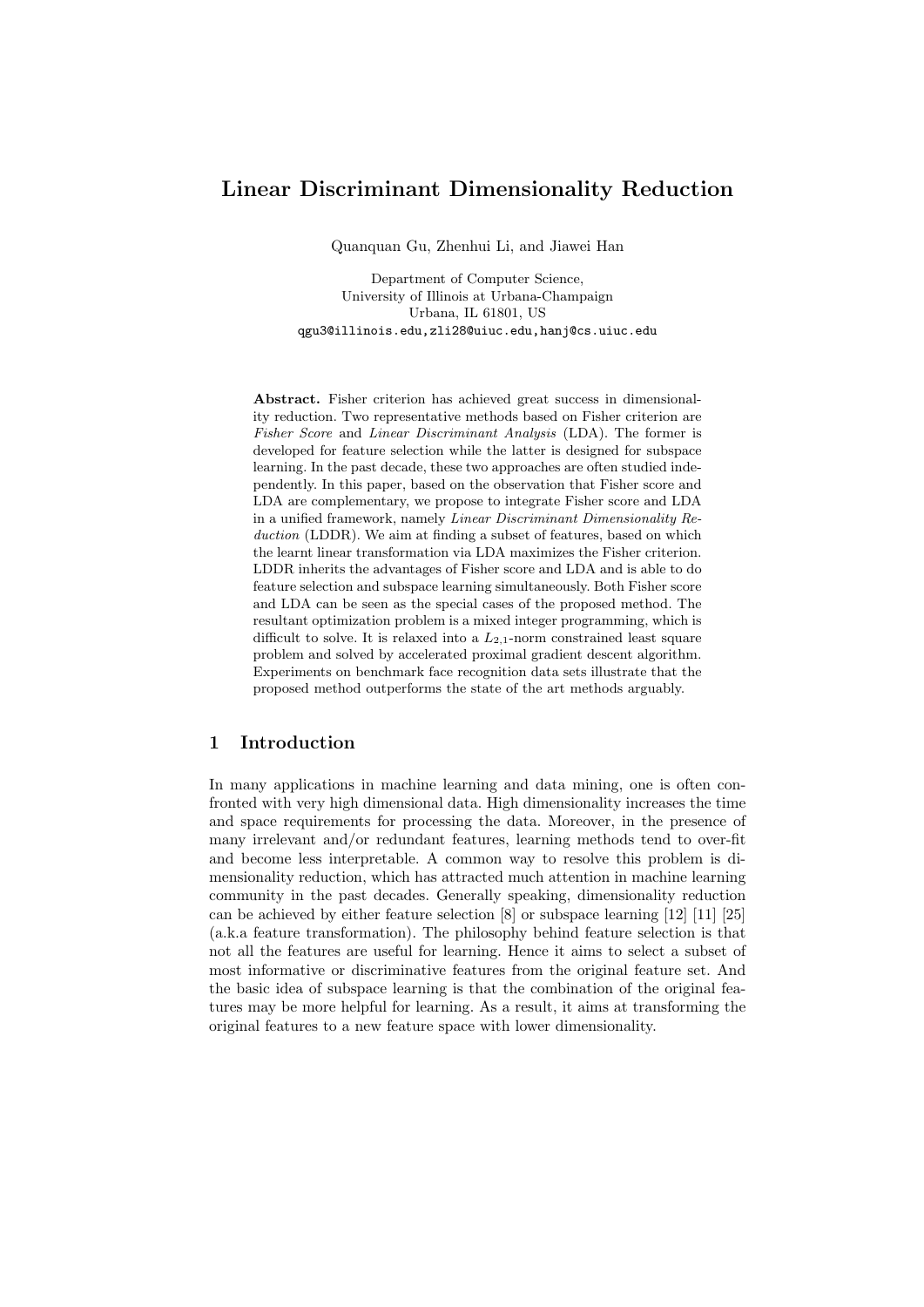Fisher criterion [6] [22] [9] plays an important role in dimensionality reduction. It aims at finding a feature representation by which the within-class distance is minimized and the between-class distance is maximized. Based on Fisher criterion, two representative methods have been proposed. One is *Fisher Score* [22], which is a feature selection method. The other is *Linear Discriminant Analysis* (LDA) [6] [22] [9], which is a subspace learning method. Although there are many other feature selection methods [8] [10] [23], Fisher score is still among the state of the art [29]. And LDA has received great success in face recognition [2], which is known as *Fisher Face*. In the past decades, both Fisher score and LDA have been studied extensively [10] [20] [26] [24] [4] [17] [5]. However, they study Fisher score or LDA independently, ignoring the close relation between them.

In this paper, we propose to study Fisher score and LDA together. The key motivation is that, although it is based on Fisher criterion, Fisher score is not able to do feature combination such as LDA. The features selected by Fisher score are a subset of the original features. However, as we mentioned before, the transformed features may be more discriminative than the original features. On the other hand, although LDA admits feature combination, it transforms all the original features rather than only those useful ones as in Fisher score. Furthermore, since LDA uses all the features, the resulting transformation is often difficult to interpret. It can be seen that Fisher score and LDA are actually complementary to some extent. If we combine Fisher score and LDA in a systematic way, they could mutually enhance each other. One intuitive way is performing Fisher score before LDA as a two-stage approach. However, since these two stages are conducted individually, the whole process is likely to be suboptimal. This motivates us to integrate Fisher score and LDA in a principled way to complement each other.

Based on the above motivation, we propose a unified framework, namely *Linear Discriminant Dimensionality Reduction* (LDDR), integrating Fisher score and LDA. In detail, we aim at finding a subset of features, based on which the learnt linear transformation via LDA maximizes the Fisher criterion. LDDR performs feature selection and subspace learning simultaneously based on Fisher criterion. It inherits the advantages of Fisher score and LDA to overcome their individual disadvantages. Hence it is able to discard the irrelevant features and transform the relevant ones simultaneously. Both Fisher score and LDA can be seen as the special cases of LDDR. The resulting optimization problem is a mixed integer programming [3], which is difficult to solve. We relax it into a *L*2*,*1-norm constrained least square problem and solved by accelerated proximal gradient descent algorithm [18]. It is worth noting that  $L_{2,1}$ -norm has already been successfully applied in Group Lasso [28], multi-task feature learning [1] [14], joint covariate selection and joint subspace selection [21]. Experiments on benchmark face recognition data sets demonstrate the effectiveness of the proposed approach.

The remainder of this paper is organized as follows. In Section 2, we briefly review Fisher score and LDA. In Section 3, we present a framework for joint feature selection and subspace learning. In Section 4, we review some related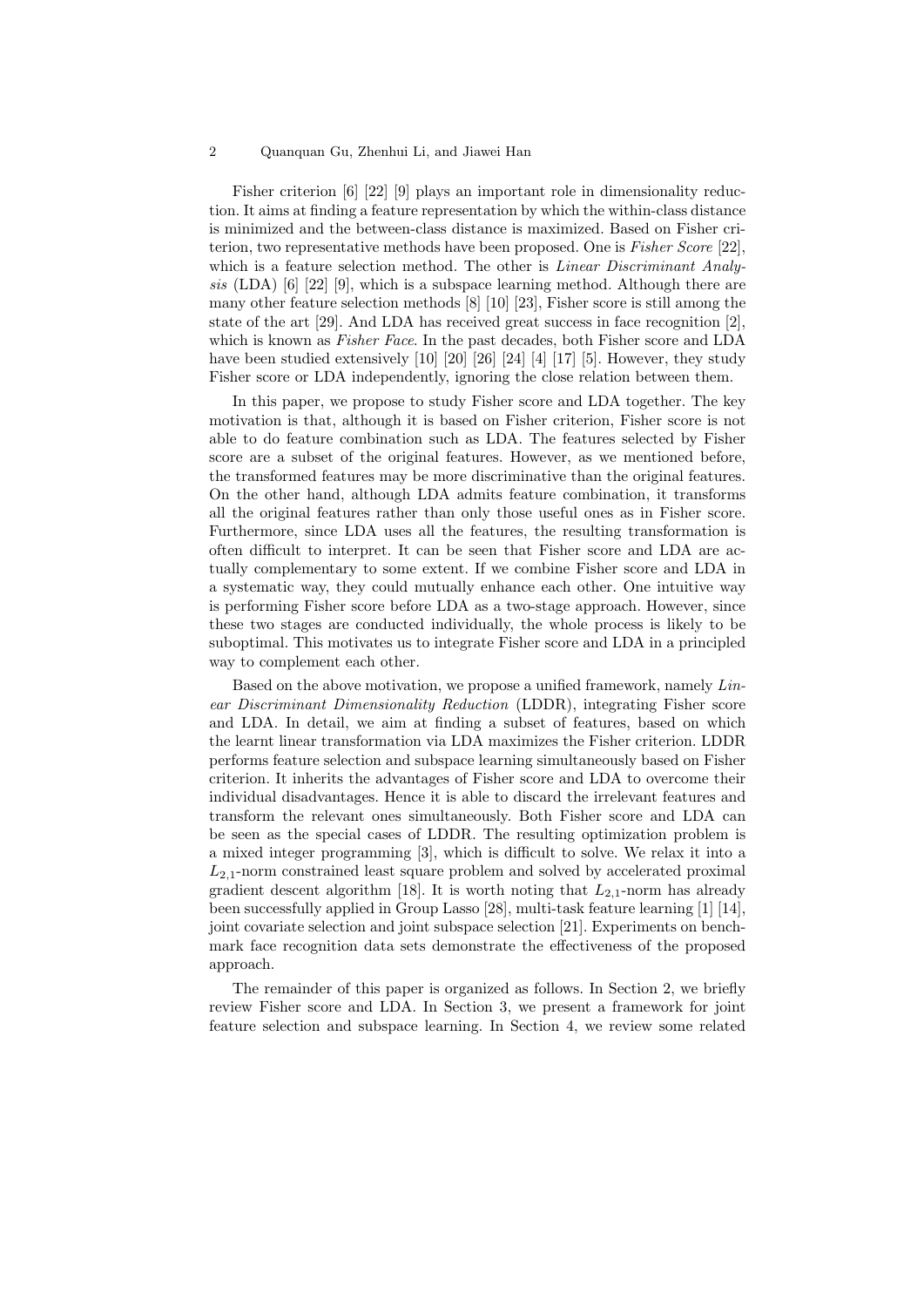works. Experiments on benchmark face recognition data sets are demonstrated in Section 5. Finally, we draw a conclusion in Section 6.

#### **1.1 Notations**

Given a data set that consists of *n* data points  $\{(\mathbf{x}_i, y_i)\}_{i=1}^n$ , where  $\mathbf{x}_i \in \mathbb{R}^d$ , and  $y_i \in \{1, 2, \ldots, c\}$  denotes the class label of the i-th data point. The data matrix is denoted by  $\mathbf{X} = [\mathbf{x}_1, \dots, \mathbf{x}_n] \in \mathbb{R}^{d \times n}$ , and the linear transformation matrix is denoted by  $\mathbf{W} \in \mathbb{R}^{d \times m}$ , projecting the input data into an *m*-dimensional subspace. Given a matrix  $\mathbf{W} \in \mathbb{R}^{d \times m}$ , we denote the *i*-th row of  $\mathbf{W}$  by  $\mathbf{w}^i$ , and the *j*-th column of **W** by  $\mathbf{w}_j$ . The Frobenius norm of **W** is defined as  $||\mathbf{W}||_F =$  $\sqrt{\sum_{i}^{d}||\mathbf{w}^{i}||_{2}^{2}}$ , and the  $L_{2,1}$ -norm of **W** is defined as  $||\mathbf{W}||_{2,1} = \sum_{i}^{d}||\mathbf{w}^{i}||_{2}$ . 1 is a vector of all ones with an appropriate length. **0** is a vector of all zeros. **I** is an identity matrix with an appropriate size. Without loss of generality, we assume that X has been centered with zero mean, i.e.,  $\sum_{i=1}^{n} \mathbf{x}_i = \mathbf{0}$ .

# **2 A Review of LDA and Fisher Score**

In this section, we briefly introduce two representative dimensionality reduction methods: Linear Discriminant Analysis [6] [22] [9] and Fisher Score [22], both of which are based on Fisher criterion.

#### **2.1 Linear Discriminant Analysis**

Linear discriminant analysis (LDA) [6] [22] [9] is a supervised subspace learning method which is based on *Fisher Criterion*. It aims to find a linear transformation  $\mathbf{W} \in \mathbb{R}^{d \times m}$  that maps  $\mathbf{x}_i$  in the d-dimensional space to a m-dimensional space, in which the between class scatter is maximized while the within-class scatter is minimized, i.e.,

$$
\arg\max_{\mathbf{W}} \text{tr}((\mathbf{W}^T \mathbf{S}_w \mathbf{W})^{-1} (\mathbf{W}^T \mathbf{S}_b \mathbf{W})),\tag{1}
$$

where  $S_b$  and  $S_w$  are the between-class scatter matrix and within-class scatter matrix respectively, which are defined as

$$
\mathbf{S}_b = \sum_{k=1}^c n_k (\boldsymbol{\mu}_k - \boldsymbol{\mu}) (\boldsymbol{\mu}_k - \boldsymbol{\mu})^T, \mathbf{S}_w = \sum_{k=1}^c \sum_{i \in \mathcal{C}_k} (\mathbf{x}_i - \boldsymbol{\mu}_k) (\mathbf{x}_i - \boldsymbol{\mu}_k)^T, \qquad (2)
$$

where  $\mathcal{C}_k$  is the index set of the *k*-th class,  $\mu_k$  and  $n_k$  are mean vector and size of *k*-th class respectively in the input data space, i.e., **X**,  $\mu = \sum_{k=1}^{c} n_k \mu_k$  is the overall mean vector of the original data. It is easy to show that Eq. (1) is equivalent to

$$
\arg\max_{\mathbf{W}} \text{tr}((\mathbf{W}^T \mathbf{S}_t \mathbf{W})^{-1} (\mathbf{W}^T \mathbf{S}_b \mathbf{W})),\tag{3}
$$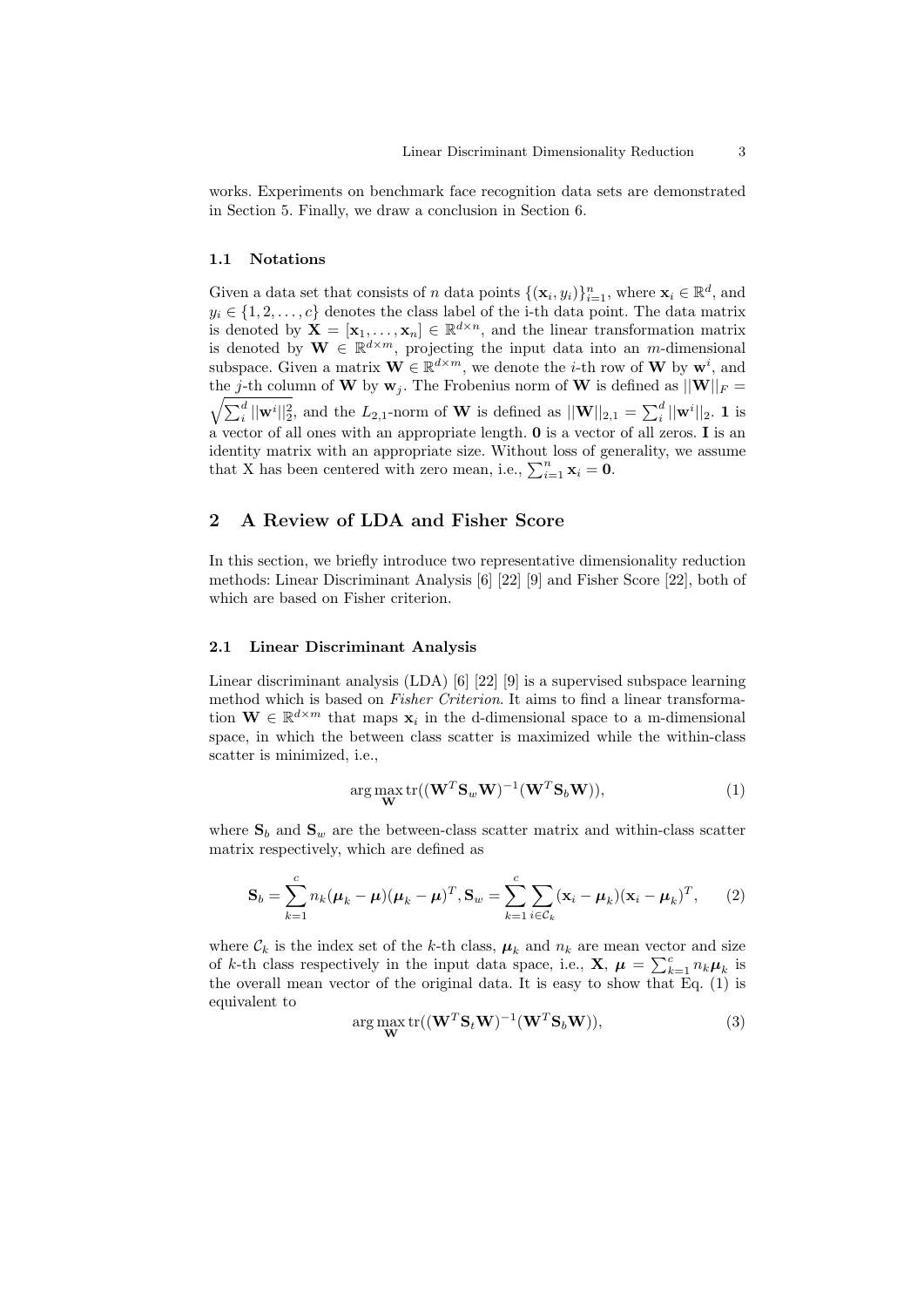where  $S_t$  is the total scatter matrix, defined as follows,

$$
\mathbf{S}_t = \sum_{i=1}^n (\mathbf{x}_i - \boldsymbol{\mu})(\mathbf{x}_i - \boldsymbol{\mu})^T.
$$
 (4)

Note that  $\mathbf{S}_t = \mathbf{S}_w + \mathbf{S}_b$ .

According to [6], when the total scatter matrix  $S_t$  is non-singular, the solution of Eq. (3) consists of the top eigenvectors of the matrix  $S_t^{-1}S_b$  corresponding to nonzero eigenvalues. When the total class scatter matrix  $S_t$  does not have full rank, the solution of Eq. (3) consists of the top eigenvectors of the matrix  $S_t^{\dagger} S_b$ corresponding to nonzero eigenvalues, where  $S_t^{\dagger}$  denotes the pseudo-inverse of  $S_t$ [7]. Note that when  $\mathbf{S}_t$  is nonsingular,  $\mathbf{S}_t^{\dagger}$  equals  $\mathbf{S}_t^{-1}$ .

LDA has been successfully applied to face recognition [2]. Following LDA, many incremental works have been done, e.g., Uncorrelated LDA and Orthogonal LDA [26], Local LDA [24], Semi-supervised LDA [4] and Sparse LDA [17] [5]. Note that all these methods suffer from the weakness of using all the original features to learn the subspace.

## **2.2 Fisher Score for Feature Selection**

The key idea of Fisher score [22] is to find a subset of features, such that in the data space spanned by the selected features, the distances between data points in different classes are as large as possible, while the distances between data points in the same class are as small as possible. In particular, given the selected *m* features, the input data matrix  $\mathbf{X} \in \mathbb{R}^{d \times n}$  reduces to  $\mathbf{Z} \in \mathbb{R}^{m \times n}$ . Then the *Fisher Score* is formulated as follows,

$$
\arg\max_{\mathbf{Z}} \text{tr}\left\{ \tilde{\mathbf{S}}_t^{-1} \tilde{\mathbf{S}}_b \right\},\tag{5}
$$

where  $\tilde{\mathbf{S}}_b$  and  $\tilde{\mathbf{S}}_t$  are defined as

$$
\tilde{\mathbf{S}}_b = \sum_{k=1}^c n_k (\tilde{\boldsymbol{\mu}}_k - \tilde{\boldsymbol{\mu}}) (\tilde{\boldsymbol{\mu}}_k - \tilde{\boldsymbol{\mu}})^T, \tilde{\mathbf{S}}_t = \sum_{i=1}^n (\mathbf{z}_i - \tilde{\boldsymbol{\mu}}) (\mathbf{z}_i - \tilde{\boldsymbol{\mu}})^T,
$$
(6)

where  $\tilde{\mu}_k$  and  $n_k$  are the mean vector and size of the *k*-th class respectively in the reduced data space, i.e., **Z**,  $\tilde{\mu} = \sum_{k=1}^{c} n_k \tilde{\mu}_k$  is the overall mean vector of the reduced data. Note that there are  $\binom{d}{m}$  candidate **Z**'s out of **X**, hence Fisher score is a combinatorial optimization problem.

We introduce an indicator variable **p**, where  $\mathbf{p} = (p_1, \ldots, p_d)^T$  and  $p_i \in$  $\{0,1\}, i = 1, \ldots, d$ , to represent whether a feature is selected or not. In order to indicate that *m* features are selected, we constrain **p** by  $p^T 1 = m$ . Then the *Fisher Score* in Eq. (5) can be equivalently formulated as follows,

$$
\arg\max_{\mathbf{p}} \text{ tr}\{(\text{diag}(\mathbf{p})\mathbf{S}_t \text{diag}(\mathbf{p}))^{-1}(\text{diag}(\mathbf{p})\mathbf{S}_b \text{diag}(\mathbf{p}))\},
$$
  
s.t.  $\mathbf{p} \in \{0, 1\}^d, \mathbf{p}^T \mathbf{1} = m,$  (7)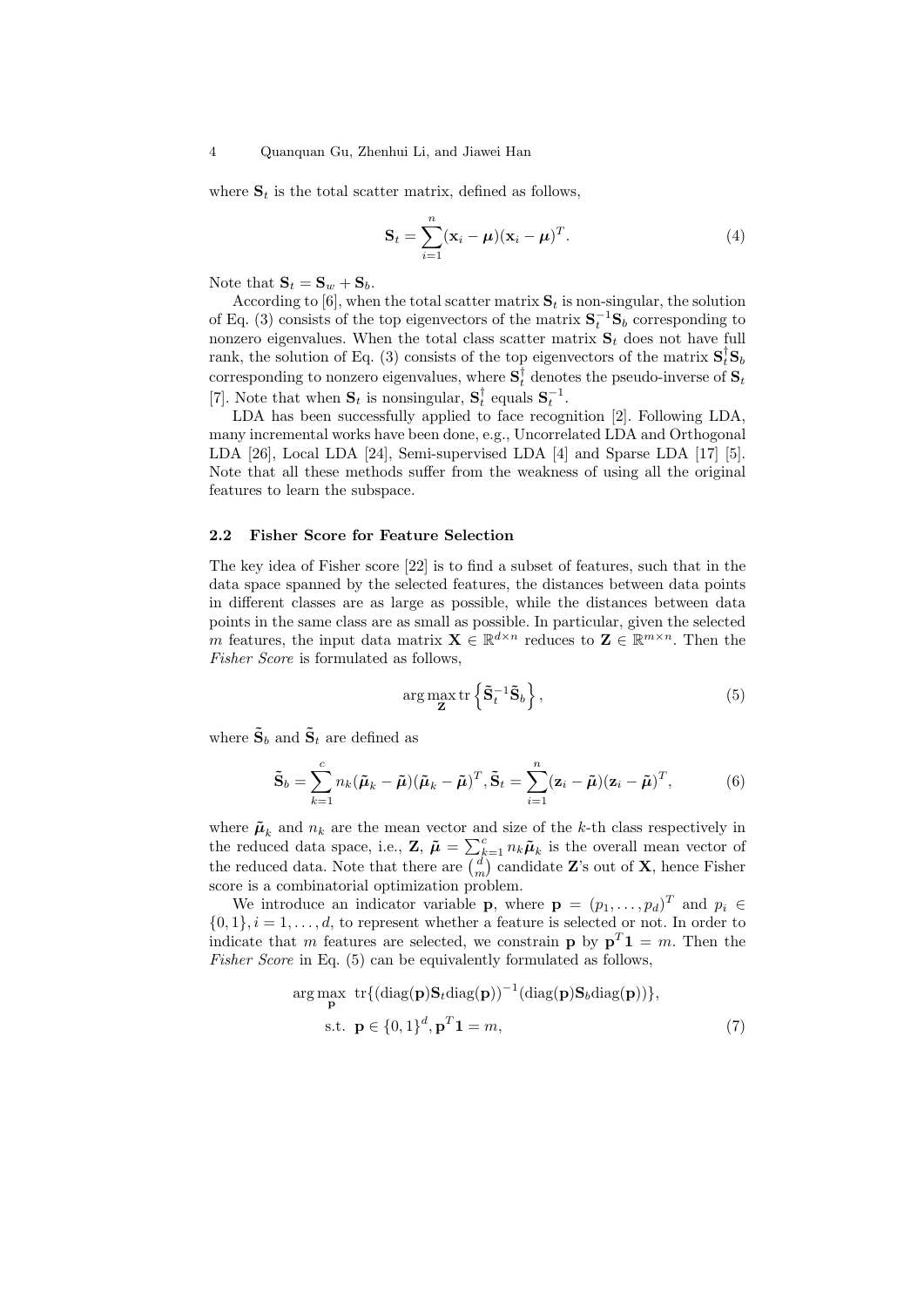where  $diag(\mathbf{p})$  is a diagonal matrix whose diagonal elements are  $p_i$ 's,  $\mathbf{S}_b$  and  $\mathbf{S}_t$ are the between-class scatter matrix and total scatter matrix, defined as in Eq. (2) and Eq. (4).

As can be seen, like other feature selection approaches [8], Fisher score only does binary feature selection. It does not admit feature combination like LDA does.

Based on the above discussion, we can see that LDA suffers from the problem which Fisher score does not have, while Fisher score has the limitation which LDA does not have. Hence, if we integrate LDA and Fisher score in a systematic way, they could complement each other and be benefited from each other. This motivates the proposed method in this paper.

# **3 Linear Discriminant Dimensionality Reduction**

In this section, we will integrate Fisher score and Linear Discriminant Analysis in a unified framework. The key idea of our method is to find a subset of features, based on which the learnt linear transformation via LDA maximizes the Fisher criterion. It can be mathematically formulated as follows,

$$
\arg \max_{\mathbf{W}, \mathbf{p}} \text{tr}\{(\mathbf{W}^T \text{diag}(\mathbf{p}) \mathbf{S}_t \text{diag}(\mathbf{p}) \mathbf{W})^{-1} (\mathbf{W}^T \text{diag}(\mathbf{p}) \mathbf{S}_b \text{diag}(\mathbf{p}) \mathbf{W})\},
$$
  
s.t.  $\mathbf{p} \in \{0, 1\}^d, \mathbf{p}^T \mathbf{1} = m,$  (8)

which is a mixed integer programming [3]. Eq. (8) is called as *Linear Discriminant Dimensionality Reduction* (LDDR) because it is able to do feature selection and subspace learning simultaneously. It inherits the advantages of Fisher score and LDA. That is, it is able to find a subset of useful original features, based on which it generates new features by feature transformation. Given  $p = 1$ , Eq. (8) reduces to LDA as in Eq. (3). Letting  $W = I$ , Eq. (8) degenerates to Fisher score as in Eq.(7). Hence, both LDA and Fisher score can be seen as the special cases of the proposed method. In addition, the objective functions corresponding to LDA and Fisher score are lower bounds of the objective function of LDDR.

Recent studies [9] [27] established the relationship between LDA and multivariate linear regression problem, which provides a regression-based solution for LDA. This motivates us to solve the problem in Eq.(8) in a similar manner. In the following, we present a theorem, which establishes the equivalence relationship between the problem in Eq. $(8)$  and the problem in Eq. $(9)$ .

**Theorem 1.** *The optimal* **p** *that maximizes the problem in Eq. (8) is the same as the optimal* **p** *that minimizes the following problem*

$$
\arg\min_{\mathbf{p}, \mathbf{W}} \frac{1}{2} ||\mathbf{X}^T \operatorname{diag}(\mathbf{p}) \mathbf{W} - \mathbf{H}||_F^2
$$
  
s.t. 
$$
\mathbf{p} \in \{0, 1\}^d, \mathbf{p}^T \mathbf{1} = m,
$$
 (9)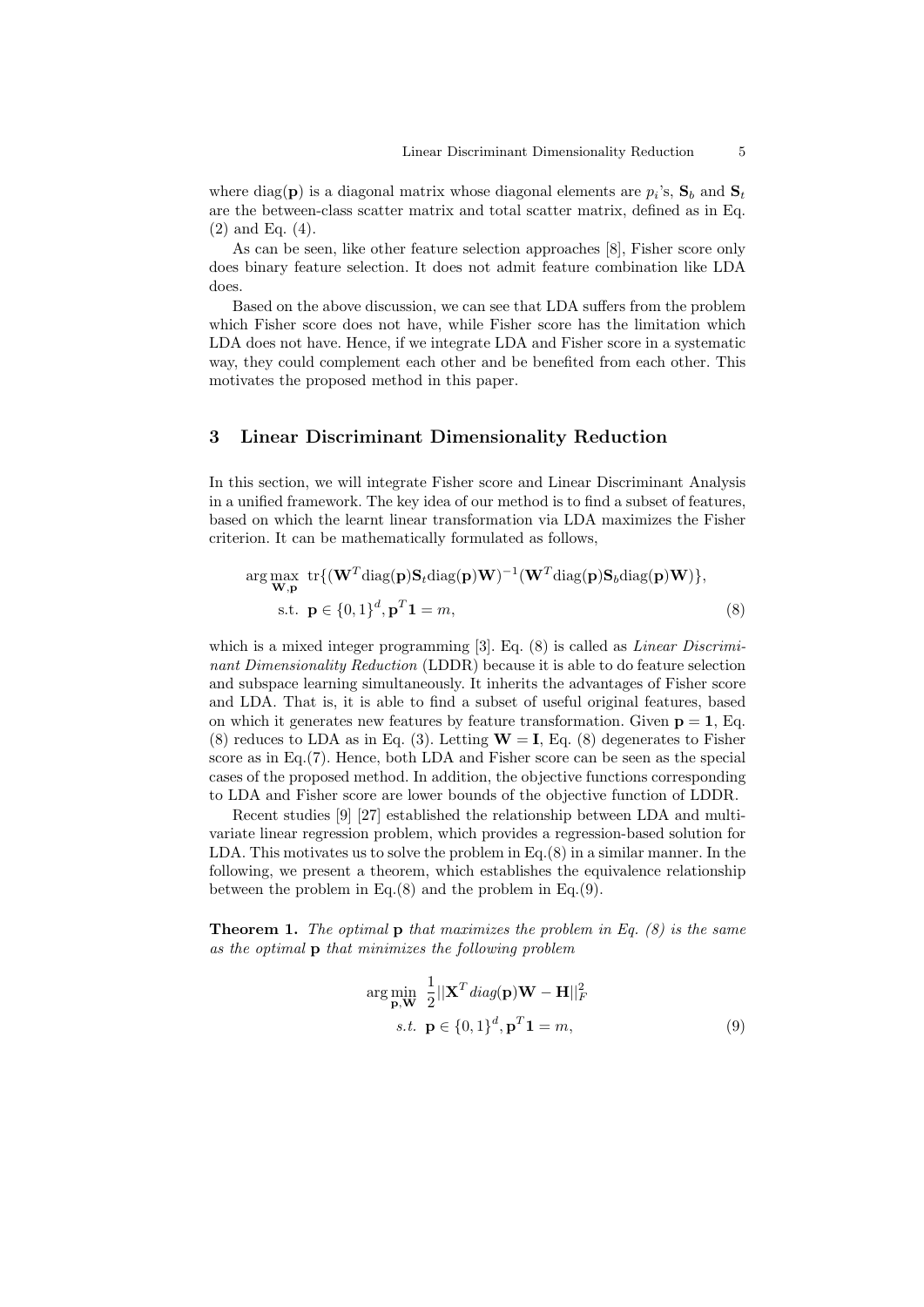*where*  $\mathbf{H} = [\mathbf{h}_1, \dots, \mathbf{h}_c] \in \mathbb{R}^{n \times c}$ , and  $\mathbf{h}_k$  is a column vector whose *i*-th entry is *given by*

$$
h_{ik} = \begin{cases} \sqrt{\frac{n}{n_k}} - \sqrt{\frac{n_k}{n}}, & \text{if } \mathbf{y}_i = k \\ -\sqrt{\frac{n_k}{n}}, & \text{otherwise.} \end{cases}
$$
 (10)

In addition, the optimal  $\mathbf{W}_1$  of Eq. (8) and the optimal  $\mathbf{W}_2$  of Eq. (9) have the *following relation*

$$
\mathbf{W}_2 = [\mathbf{W}_1, \mathbf{0}]\mathbf{Q}^T, \tag{11}
$$

*under a mild condition that*

$$
rank(\mathbf{S}_t) = rank(\mathbf{S}_b) + rank(\mathbf{S}_w), \qquad (12)
$$

*and* **Q** *is a orthogonal matrix.*

*Proof.* Due to space limit, we only give the sketch of the proof. On the one hand, given the optimal  $W$ , the optimization problem in Eq.  $(8)$  with respect to **p** is equivalent to the optimization problem in Eq. (9) with respect to **p**. On the other hand, for any feasible **p**, the optimal **W** that maximizes the problem in Eq.  $(8)$  and the optimal **W** that minimizes the problem in Eq.  $(9)$  satisfy the relation in Eq. (11) according to Theorem 5.1 in [27]. The detailed proof will be included in the longer version of this paper.

Note that the above theorem holds under the condition that **X** is centered with zero mean. Since  $\text{rank}(\mathbf{S}_t) = \text{rank}(\mathbf{S}_b) + \text{rank}(\mathbf{S}_w)$  holds in many applications involving high-dimensional and under-sampled data, the above theorem can be applied widely in practice.

According to theorem 1, the difference between  $W_1$  and  $W_2$  is the orthogonal matrix **Q**. Since the Euclidean distance is invariant to any orthogonal transformation, if a classifier based on the Euclidean distance (e.g., K-Nearest-Neighbor and linear support vector machine [9]) is applied to the dimensionality-reduced data obtained by  $W_1$  and  $W_2$ , they will achieve the same classification result. In our experiments, we use K-Nearest-Neighbor classifier.

Suppose we find the optimal solution of Eq.  $(9)$ , i.e.,  $W^*$  and  $p^*$ , then  $p^*$  is a binary vector, and  $diag(\mathbf{p})\mathbf{W}$  is a matrix where the elements of many rows are all zeros. This motivate us to absorb the indicator variables **p** into **W**, and use  $L_{2,0}$ -norm on **W** to achieve feature selection, leading to the following problem

$$
\arg\min_{\mathbf{W}} \frac{1}{2} ||\mathbf{X}^T \mathbf{W} - \mathbf{H}||_F^2,
$$
  
s.t. 
$$
||\mathbf{W}||_{2,0} \le m.
$$
 (13)

However, the feasible region defined by  $||\mathbf{W}||_{2,0} \leq m$  is not convex. We relax  $||\mathbf{W}||_{2,0} \leq m$  to its convex hull [3], and obtain the following relaxed problem,

$$
\arg\min_{\mathbf{W}} \frac{1}{2} ||\mathbf{X}^T \mathbf{W} - \mathbf{H}||_F^2,
$$
  
s.t. 
$$
||\mathbf{W}||_{2,1} \le m.
$$
 (14)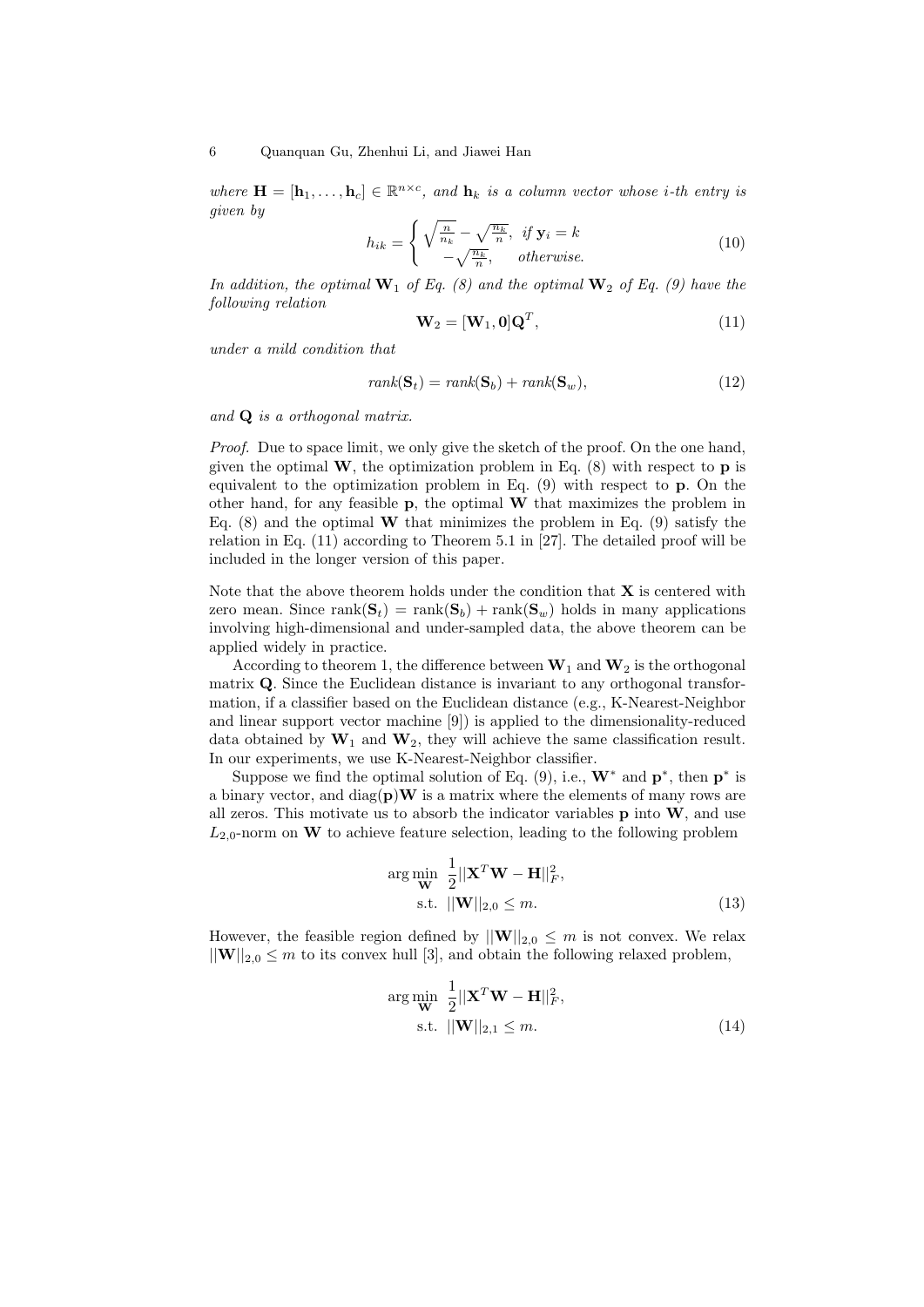Note that Eq.  $(14)$  is no longer equivalent to Eq.  $(8)$  due to the relaxation. However, the relaxation makes the optimization problem computationally much easier. In this sense, the relaxation can be seen as a tradeoff between the strict equivalence and computational tractability.

Eq.  $(14)$  is equivalent to the following regularized problem.

$$
\arg\min_{\mathbf{W}} \frac{1}{2} ||\mathbf{X}^T \mathbf{W} - \mathbf{H}||_F^2 + \mu ||\mathbf{W}||_{2,1},
$$
\n(15)

where  $\mu > 0$  is a regularization parameter. Given an *m*, we could find a  $\mu$ , such that Eq. (14) and Eq. (15) achieve the same solution. However, it is difficult to give an analytical relationship between  $m$  and  $\mu$ . Fortunately, such a relationship is not crucial for our problem. Since it is easier to tune  $\mu$  than an integer  $m$ , we consider Eq. (15) in the rest of this paper.

Eq. (15) is mathematically similar to Group Lasso problem [28] and multitask feature selection [14]. However, the motivations of our method and those methods are essentially different. Our method aims at integrating feature selection and subspace learning in a unified framework, while Group Lasso and multi-task feature selection aim at discovering common feature patterns among multiple related learning tasks. The objective function in Eq. (15) is a nonsmooth but convex function. In the following, we will present an algorithm for solving Eq. (15). Similar algorithm has been used for multi-task feature selection [14].

## **3.1 Proximal Gradient Descent**

The most natural approach for solving the problem in Eq. (15) is the sub-gradient descent method [3]. However, its convergence rate is very slow, i.e.,  $O(\frac{1}{\epsilon^2})$  [19].

Recently, proximal gradient descent has received increasing attention in the machine learning community [13] [14]. It achieves the optimal convergence rate, i.e.,  $O(\frac{1}{\epsilon})$  for the first-order method and is able to deal with large-scale nonsmooth convex problems. It can be seen as an extension of gradient descent, where the objective function to minimize is the composite of a smooth part and a non-smooth part. As to our problem, let

$$
f(\mathbf{W}) = \frac{1}{2} ||\mathbf{X}^T \mathbf{W} - \mathbf{H}||_F^2
$$
  

$$
F(\mathbf{W}) = f(\mathbf{W}) + \mu ||\mathbf{W}||_{2,1}.
$$
 (16)

It is easy to show that  $f(\mathbf{W})$  is convex and differentiable, while  $\mu||\mathbf{W}||_{2,1}$  is convex but non-smooth.

In each iteration of the proximal gradient descent algorithm,  $F(\mathbf{W})$  is linearized around the current estimate  $W_t$ , and the value of **W** is updated as the solution of the following optimization problem,

$$
\mathbf{W}_{t+1} = \arg\min_{\mathbf{W}} G_{\eta_t}(\mathbf{W}, \mathbf{W}_t),
$$
\n(17)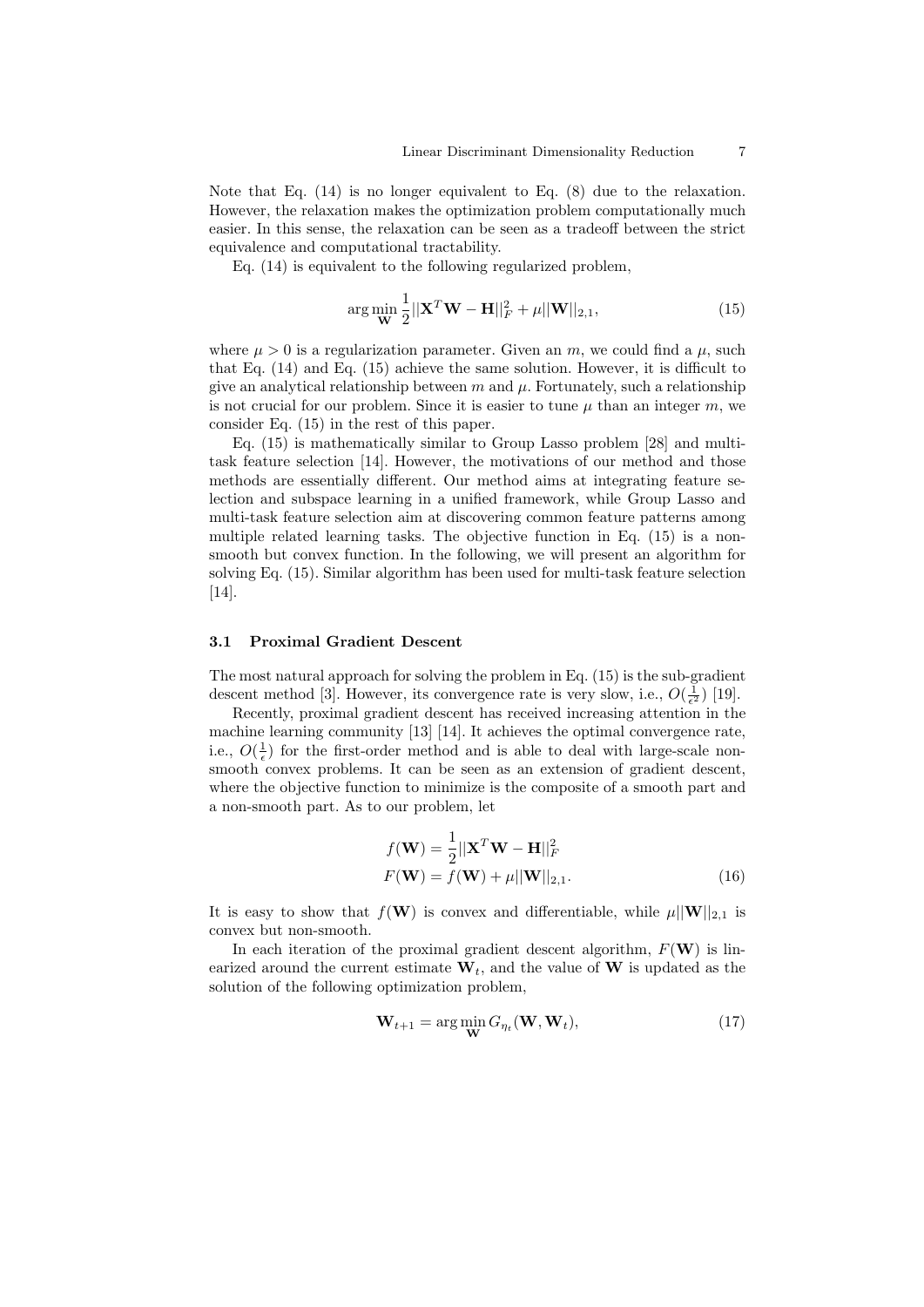where  $G_{\eta_t}(\mathbf{W}, \mathbf{W}_t)$  is called proximal operator, which is defined as

$$
G_{\eta_t}(\mathbf{W}, \mathbf{W}_t) = f(\mathbf{W}_t) + \langle \nabla f(\mathbf{W}_t), \mathbf{W} - \mathbf{W}_t \rangle + \frac{\eta_t}{2} ||\mathbf{W} - \mathbf{W}_t||^2 + \mu ||\mathbf{W}||_{2,1}.
$$
 (18)

In our problem,  $\nabla f(\mathbf{W}_t) = \mathbf{X}\mathbf{X}^T\mathbf{W}_t - \mathbf{X}\mathbf{H}$ . The philosophy under this formulation is that if the optimization problem in Eq. (17) can be solved by exploiting the structure of the  $L_{2,1}$  norm, then the convergence rate of the resulting algorithm is the same as that of gradient descent method, i.e.,  $O(\frac{1}{\epsilon})$ , since no approximation on the non-smooth term is employed. It is worth noting that the proximal gradient descent can also be understood from the perspective of auxiliary function optimization [15].

By ignoring the terms in  $G_{\eta_t}(\mathbf{W}, \mathbf{W}_t)$  that is independent of **W**, the optimization problem in Eq. (17) boils down to

$$
\mathbf{W}_{t+1} = \arg\min_{\mathbf{W}} \frac{1}{2} ||\mathbf{W} - (\mathbf{W}_t - \frac{1}{\eta_t} \nabla f(\mathbf{W}_t) ||_F^2 + \frac{\mu}{\eta_t} ||\mathbf{W}||_{2,1}.
$$
 (19)

For the sake of simplicity, we denote  $\mathbf{U}_t = \mathbf{W}_t - \frac{1}{\eta_t} \nabla f(\mathbf{W}_t)$ , then Eq. (19) takes the following form

$$
\mathbf{W}_{t+1} = \pi_{\eta_t}(\mathbf{W}_t) = \arg\min_{\mathbf{W}} \frac{1}{2} ||\mathbf{W} - \mathbf{U}_t||_F^2 + \frac{\mu}{\eta_t} ||\mathbf{W}||_{2,1},
$$
(20)

which can be further decomposed into *c* separate subproblems of dimension *d*

$$
\mathbf{w}_{t+1}^{i} = \arg \min_{\mathbf{w}^{i}} \frac{1}{2} ||\mathbf{w}^{i} - \mathbf{u}_{t}^{i}||_{2}^{2} + \frac{\mu}{\eta_{t}} ||\mathbf{w}^{i}||_{2},
$$
\n(21)

where  $\mathbf{w}_{t+1}^i$ ,  $\mathbf{w}^i$  and  $\mathbf{u}_t^i$  are the *i*-th rows of  $\mathbf{W}_{t+1}$ ,  $\mathbf{W}$  and  $\mathbf{U}_t$  respectively. It has a closed form solution [14] as follows

$$
\mathbf{w}^{i*} = \begin{cases} (1 - \frac{\mu}{\eta_t ||\mathbf{u}_t^i||}) \mathbf{u}_t^i, \text{ if } ||\mathbf{u}_t^i|| > \frac{\mu}{\eta_t} \\ \mathbf{0}, \qquad \text{otherwise.} \end{cases} \tag{22}
$$

Thus, the proximal gradient descent in Eq. (17) has the same convergence rate of  $O(\frac{1}{\epsilon})$  as gradient descent for smooth problem.

#### **3.2 Accelerated Proximal Gradient Descent**

To achieve more efficient optimization, we employ Nesterov's method [19] to accelerate the proximal gradient descent in Eq. (17), which owns the convergence rate as  $O(\frac{1}{\sqrt{\epsilon}})$ . More specifically, we construct a linear combination of  $\mathbf{W}_t$  and  $W_{t+1}$  to update  $V_{t+1}$  as follows:

$$
\mathbf{V}_{t+1} = \mathbf{W}_t + \frac{\alpha_t - 1}{\alpha_{t+1}} (\mathbf{W}_{t+1} - \mathbf{W}_t),
$$
\n(23)

where the sequence  $\{\alpha_t\}_{t\geq 1}$  is conventionally set to be  $\alpha_{t+1}$  $\frac{1+\sqrt{1+4\alpha_t^2}}{2}$ . For more detail, please refer to [13]. Here we directly present the final algorithm for optimizing Eq. (15) in Algorithm 1.

The convergence of this algorithm is stated in the following theorem.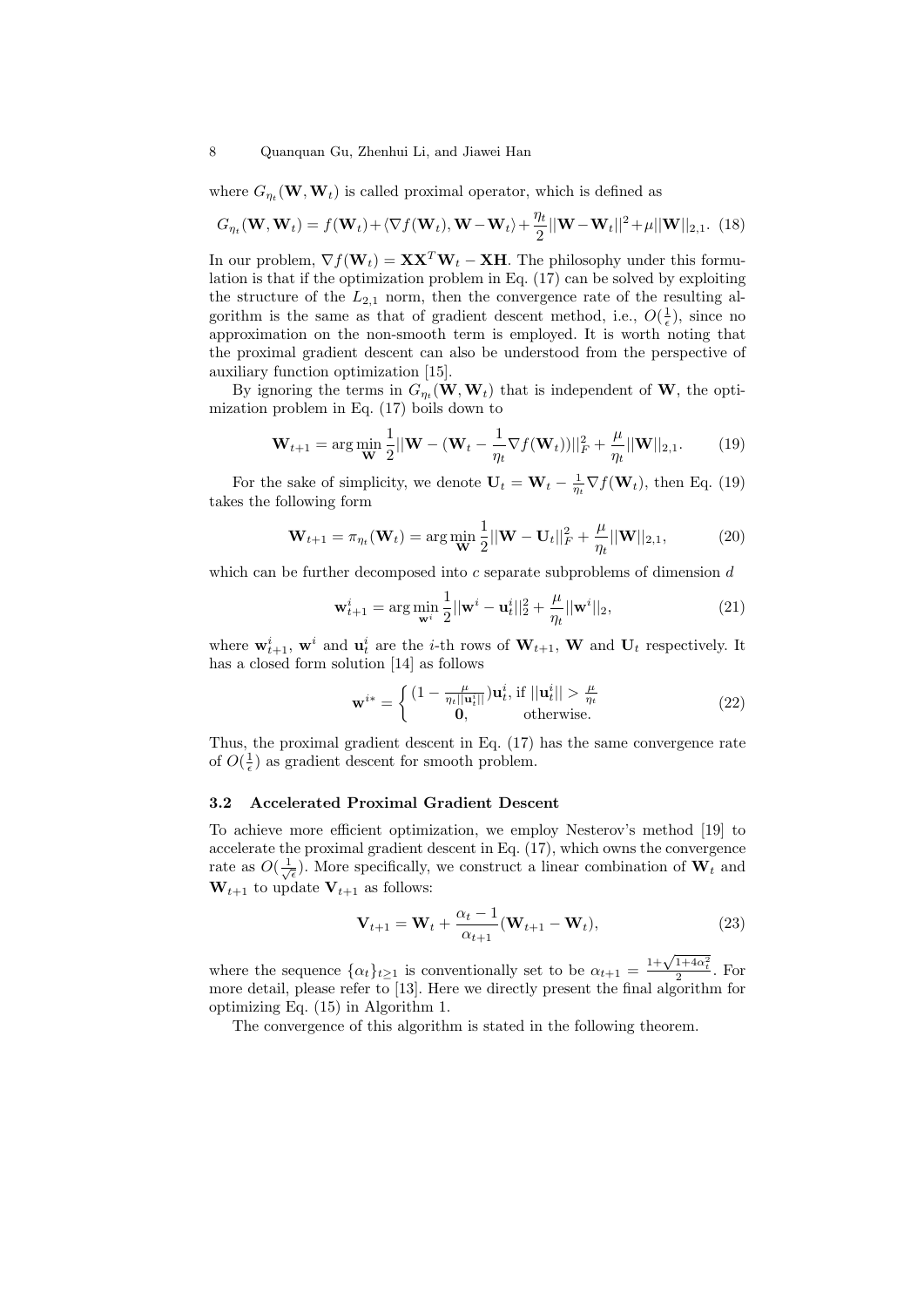**Algorithm 1** Linear Discriminant Dimensionality Reduction

**Initialize:**  $\eta_0$ ,  $\mathbf{W}_1 \in \mathbb{R}^{d \times m}$ ,  $\alpha_1 = 1$ ; **repeat**  $W$ **hile**  $F(\mathbf{W}_t) > G_{\eta_{t-1}}(\pi_{\eta_{t-1}}(\mathbf{W}_t), \mathbf{W}_t)$  do Set  $\eta_{t-1} = \gamma \eta_{t-1}$ **end while** Set  $\eta_t = \eta_{t-1}$  $\text{Compute } \mathbf{W}_{t+1} = \arg \min_{\mathbf{W}} G_{\eta_t}(\mathbf{W}, \mathbf{V}_t)$  $\text{Compute } \mathbf{V}_{t+1} = \frac{1+\sqrt{1+4\alpha_t^2}}{2}$   $\text{Compute } \mathbf{V}_{t+1} = \mathbf{W}_t + \frac{2}{\alpha_{t+1}} (\mathbf{W}_{t+1} - \mathbf{W}_t)$ **until** convergence

**Theorem 2.** [19] Let  $\{W_t\}$  be the sequence generated by Algorithm 1, then for *any*  $t ≥ 1$  *we have* 

$$
F(\mathbf{W}_{t}) - F(\mathbf{W}^{*}) \le \frac{2\gamma L ||\mathbf{W}_{1} - \mathbf{W}^{*}||_{F}^{2}}{(t+1)^{2}},
$$
\n(24)

where  $L$  is the Lipschitz constant of the gradient of  $f(\mathbf{W})$  in the objective func- $\phi$ *tion,*  $\mathbf{W}^* = \arg \min_{\mathbf{W}} F(\mathbf{W})$ .

Theorem 2 shows that the convergence rate of the accelerated proximal gradient descent method is  $O(\frac{1}{\sqrt{\epsilon}})$ .

## **4 Related Work**

In this section, we discuss some approaches which are closely related to our method.

In order to pursue sparsity and interpretability in LDA, [17] proposed both exact and greedy algorithms for binary class sparse LDA as well as its spectral bound. For multi-class problem, [5] proposed a sparse LDA (SLDA) based on *ℓ*1-norm regularized *Spectral Regression*,

$$
\arg\min_{\mathbf{w}}||\mathbf{X}^T\mathbf{w} - \mathbf{y}||_2^2 + \mu||\mathbf{w}||_1,
$$
\n(25)

where **y** is the eigenvector of  $S_b y = \lambda S_t y$ . Due to the nature of the  $\ell_1$  penalty, some entries in **w** will be shrunk to exact zero if  $\lambda$  is large enough, which results in a sparse projection. However, SLDA does not lead to feature selection, because each column of the linear transformation matrix is optimized one by one, and their sparsity patterns are independent. In contrast, our method is able to do feature selection.

On the other hand, [16] proposed another feature selection method based on Fisher criterion, namely *Linear Discriminant Feature Selection* (LDFS), which modifies LDA to admit feature selection as follows,

$$
\arg\min_{\mathbf{W}} \text{tr}((\mathbf{W}^T \mathbf{S}_w \mathbf{W})^{-1} (\mathbf{W}^T \mathbf{S}_b \mathbf{W})) + \mu \sum_{i=1}^d ||\mathbf{w}^i||_{\infty},
$$
\n(26)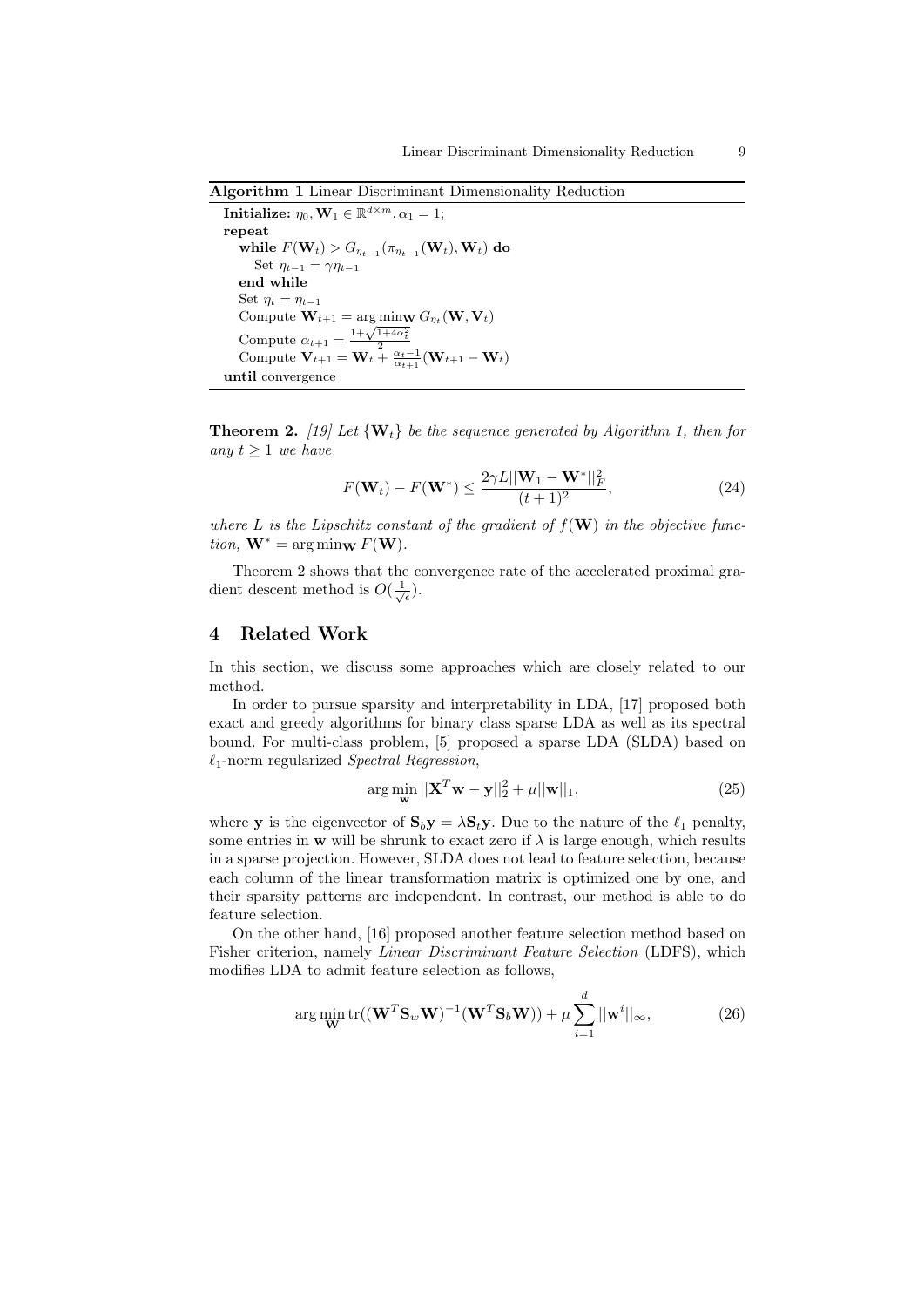where  $\sum_{i=1}^{d} ||\mathbf{a}^i||_{\infty}$  is the  $\ell_1/\ell_{\infty}$  norm of **W**. The optimization problem is convex and solved by quasi-Newton method [3]. Although LDFS involves structured sparse transformation matrix **W** as in our method, it use it to select features rather than doing feature selection and transformation together. Hence it is fundamentally a feature selection method. In comparison, our method uses the structured sparse transformation matrix for both feature selection and combination.

# **5 Experiments**

In this section, we evaluate the proposed method, i.e., LDDR, and compare it with the state of the art subspace learning methods, e.g. PCA, LDA and Locality Preserving Projection (LPP) [12], sparse LDA (SLDA) [5]. We also compare it with the feature selection methods, e.g., Fisher score (FS) and *Linear Discriminant Feature Selection* (LDFS) [16]. Moreover, we study Fisher score followed with LDA (FS+LDA), which is the most intuitive way to conduct Fisher score and LDA together. We use K-Nearest Neighbor classifier where  $K = 1$  as the baseline method. All the experiments were performed in Matlab on a Intel Core2 Duo 2.8GHz Windows 7 machine with 4GB memory.

## **5.1 Data Sets**

We use two standard face recognition databases which are used in [11] [5].

ORL face database<sup>1</sup> contains 10 images for each of the 40 human subjects, which were taken at different times, varying the lighting, facial expressions and facial details. The original images (with 256 gray levels) have size 92*×*112, which are resized to  $32 \times 32$  for efficiency.

**Extended Yale-B database**<sup>2</sup> contains 16128 face images of 38 human subjects under 9 pose and 64 illumination conditions. In our experiment, we choose the frontal pose and use all the images under different illumination, thus we get 2414 image in total. All the face images are manually aligned and cropped. They are resized to  $32 \times 32$  pixels, with 256 gray levels per pixel. Thus each face image is represented as a 1024-dimensional vector.

#### **5.2 Parameter Settings**

For ORL data set,  $p = 2, 3, 4$  images were randomly selected as training samples for each person, and for Yale-B data set,  $p = 10, 20, 30$  images were randomly selected as training samples for each person. The rest images were used for testing. The training set was used to learn a subspace, and the recognition was performed in the subspace by *K-Nearest Neighbor* classifier where  $K = 1$  according to [5]. Since the training set was randomly chosen, we repeated each experiment 20

<sup>1</sup> http://www.cl.cam.ac.uk/Research/DTG/attarchive:pub/data

 $^2$ http://vision.ucsd.edu/ leekc/ExtYaleDatabase/ExtYaleB.html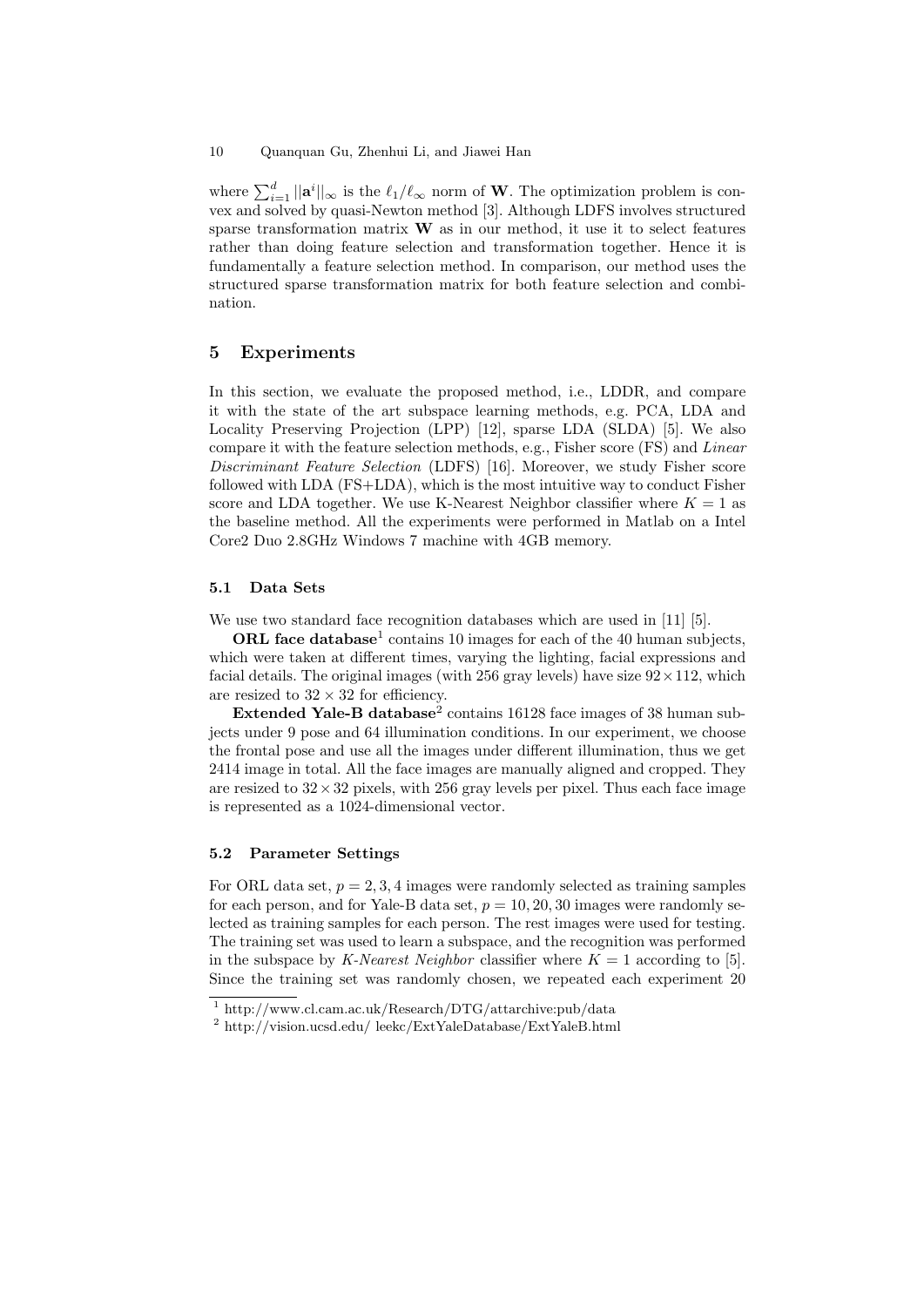times and calculated the average recognition accuracy. In general, the recognition rate varies with the dimensionality of the subspace. The best average performance obtained as well as the corresponding dimensionality is reported. It is worth noticing that for LDDR, the dimensionality of the subspace is exactly the same as the number of classes, i.e., *c* according to Eq.(9).

For LDA, as in [2], we first use PCA to reduce the dimensionality to  $n - c$ and then perform LDA to reduce the dimensionality to  $c-1$ . This is also known as *Fisher Face* [2]. For FS+LDA, we first use Fisher Score to select 50% features and then perform LDA to reduce the dimensionality. For LPP, we use the cosine distance to compute the similarity between  $\mathbf{x}_i$  and  $\mathbf{x}_j$ . For SLDA, we tune  $\mu$ by searching the grid *{*10*,* 20*, . . . ,* 100*}* on the testing set according to [5]. For LDFS and LDDR, the regularization parameter  $\mu$  is tuned by searching the grid *{*0*.*01*,* 0*.*05*,* 0*.*1*,* 0*.*2*,* 0*.*5*}* on the testing set. As we know, tuning parameter on the testing set could be biased. However, since we did this for all the methods as long as they have parameters to tune, it is still a fair comparison.

## **5.3 Recognition Results**

| Data set        | 2 training       |          | 3 training         |                          | 4 training       |     |
|-----------------|------------------|----------|--------------------|--------------------------|------------------|-----|
|                 | Acc              | Dim      | Acc                | Dim                      | Acc              | Dim |
| <b>Baseline</b> | $66.81 \pm 3.41$ | $\equiv$ | $77.02 \pm 2.55$   | $\overline{\phantom{0}}$ | $81.73 \pm 2.27$ |     |
| <b>PCA</b>      | $66.81 \pm 3.41$ | 79       | $77.02 \pm 2.55$   | 119                      | $81.73 \pm 2.27$ | 159 |
| <b>FS</b>       | $69.06 \pm 3.04$ | 197      | 79.07±2.71         | 200                      | $84.42 \pm 2.41$ | 199 |
| <b>LDFS</b>     | $62.69 \pm 3.43$ | 198      | $75.45 \pm 2.28$   | 192                      | $81.96 \pm 2.56$ | 188 |
| LDA             | $71.27 \pm 3.58$ | 28       | $83.36 \pm 1.84$   | 39                       | $89.63 \pm 2.01$ | 39  |
| <b>LPP</b>      | $72.41 \pm 3.17$ | 39       | $84.20 \pm 1.73$   | 39                       | $90.42 \pm 1.41$ | 39  |
| $FS+LDA$        | $71.81 \pm 3.36$ | 28       | $84.13 \pm 1.35$   | 39                       | $88.56 \pm 2.16$ | 39  |
| <b>SLDA</b>     | $74.14 + 2.92$   | 39       | $84.86 \pm 1.82$   | 39                       | $91.44 \pm 1.53$ | 39  |
| LDDR.           | 76.88±3.49       | 40       | $86.89 {\pm} 1.91$ | 40                       | $92.77 + 1.61$   | 40  |

**Table 1.** Face recognition accuracy on the ORL data set

The experimental results are shown in Table 1 and Table 2. We can observe that (1) On some cases, Fisher score is better than LDA, while on more cases, LDA outperforms Fisher score. This implies feature transformation may be more essential than feature selection; (2) LDFS is worse than Fisher score on the ORL data set, while it is better than Fisher score on the Yale-B data set. This indicates the performance gain by doing feature selection under slightly different criterion is limited; (3) SLDA is better than LDA, which implies sparsity is able to improve the classification performance of LDA; (4) FS+LDA improves both FS and LDA at most cases. It is even better than SLDA at some cases. This implies the potential performance gain of combining Fisher score and LDA. However, at some cases, FS+LDA is not as good as FS or LDA. This is because Fisher score and LDA are conducted individually in FS+LDA. The selected features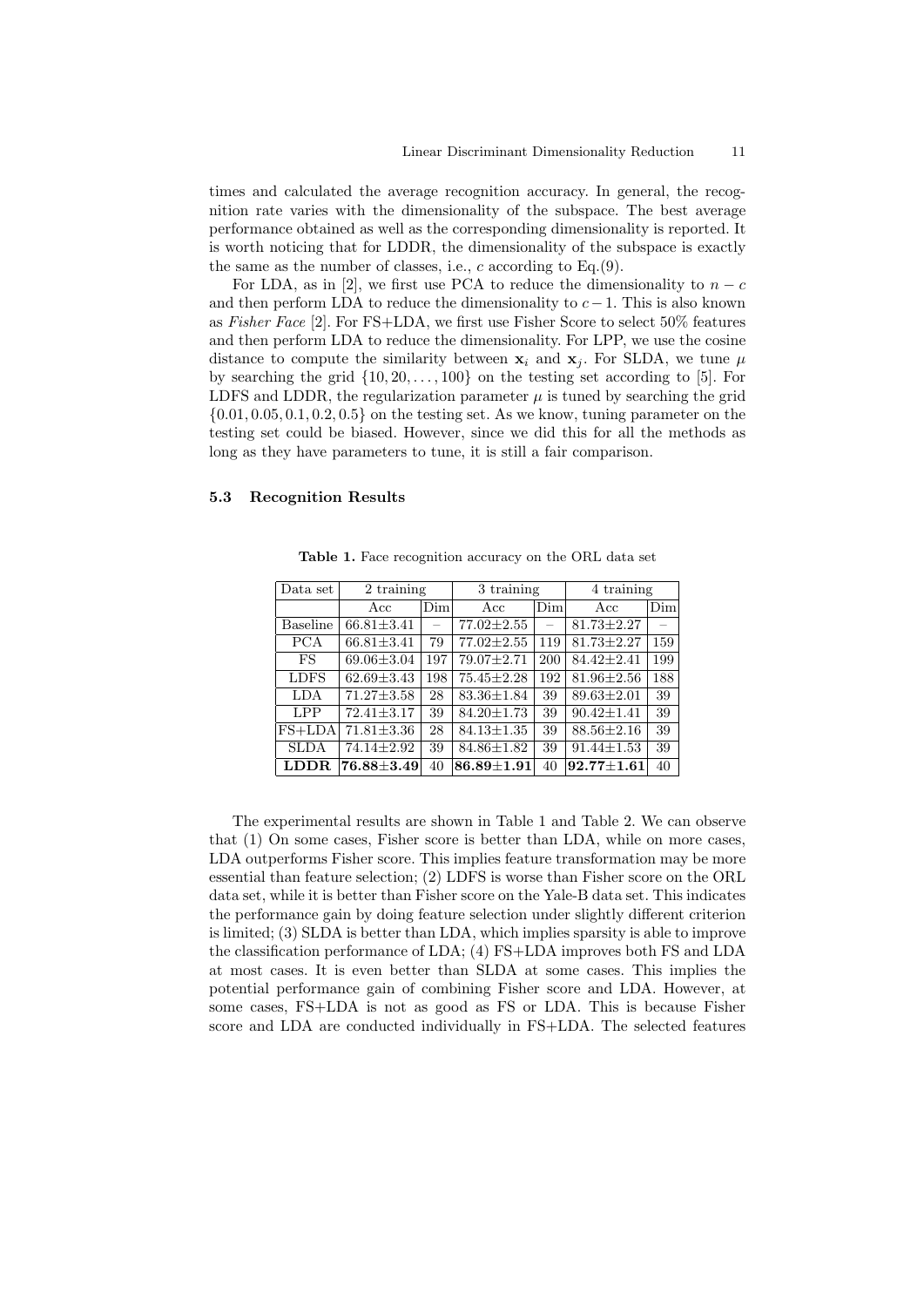| Data set        | 10 training          |                          | 20 training      |                          | 30 training      |     |
|-----------------|----------------------|--------------------------|------------------|--------------------------|------------------|-----|
|                 | Acc                  | Dim                      | Acc              | Dim                      | Acc              | Dim |
| <b>Baseline</b> | $53.44 \pm 0.82$     | $\overline{\phantom{0}}$ | $69.24 \pm 1.19$ | $\overline{\phantom{0}}$ | 77.39±0.98       |     |
| <b>PCA</b>      | $52.41 \pm 0.89$     | 200                      | $67.04 \pm 1.18$ | 200                      | $74.57 \pm 1.07$ | 200 |
| FS              | $64.34 \pm 1.40$     | 200                      | $76.53 \pm 1.19$ | 200                      | $82.15 \pm 1.14$ | 200 |
| <b>LDFS</b>     | $66.86 \pm 1.17$     | 182                      | $80.50 \pm 1.17$ | 195                      | $83.16 \pm 0.90$ | 197 |
| LDA             | $78.33 \pm 1.31$     | 37                       | $85.75 \pm 0.84$ | 37                       | $81.19 \pm 2.05$ | 37  |
| <b>LPP</b>      | $79.70 \pm 2.96$     | 76                       | $80.24 \pm 5.49$ | 75                       | $86.40 \pm 1.45$ | 78  |
| $FS+LDA$        | $77.89 \pm 1.82$     | 37                       | $87.89 \pm 0.88$ | 37                       | $93.91 \pm 0.69$ | 37  |
| <b>SLDA</b>     | $81.56 \pm 1.38$     | 37                       | $89.68 \pm 0.85$ | 37                       | $92.88 \pm 0.68$ | 37  |
| LDDR.           | $89.45 \!\pm\! 1.11$ | 38                       | $96.44 + 0.85$   | 38                       | $98.66 \pm 0.43$ | 38  |

**Table 2.** Face recognition accuracy on the Yale-B data set

by Fisher score are not necessarily useful for LDA; (5) LDDR outperforms FS, LDA, SLDA and FS+LDA consistently and overwhelmingly, which indicates that by performing Fisher score and LDA simultaneously to maximize the Fisher criterion, Fisher score and LDA can enhance each other greatly. The selected features by LDDR should be more useful than those selected by Fisher score. We will illustrate this point latter.

#### **5.4 Projection Matrices**

To get a better understanding of our approach, we plot the linear transformation matrices of our method and related methods on the ORL and Yale-B data sets in Fig. 1 and Fig . 2 respectively. Clearly, the linear transformation matrix of LDA is very dense, which is not easy to interpret. Each column of the linear transformation matrix of SLDA is sparse. However, the sparse patterns of each column are not coherent. In other word, for different dimensions of the subspace, the selected features by SLDA are different. Therefore, it is unclear which features are useful for the whole transformation. In contrast, each row of the linear transformation matrix of LDDR tends to be zero simultaneously, which leads to joint feature selection and transformation. This is exactly what we pursue. Note that the sparsity of the linear transformation matrix of LDDR is controlled by the regularization parameter  $\mu$ . That is, the number of selected features in LDDR is indirectly controlled by  $\mu$ . We will show that the performance of LDDR is not sensitive to  $\mu$  latter.

#### **5.5 Selected Features**

We are also interested in the features selected by LDDR. We plot the top 50 selected features (pixels) of our method and Fisher score on the ORL and Yale-B data sets in Fig. 3 and Fig. 4 respectively. It is shown that the distribution of selected features (pixels) by Fisher score is highly skewed. Most features distribute in only one or two regions. Many features even reside on the non-face region.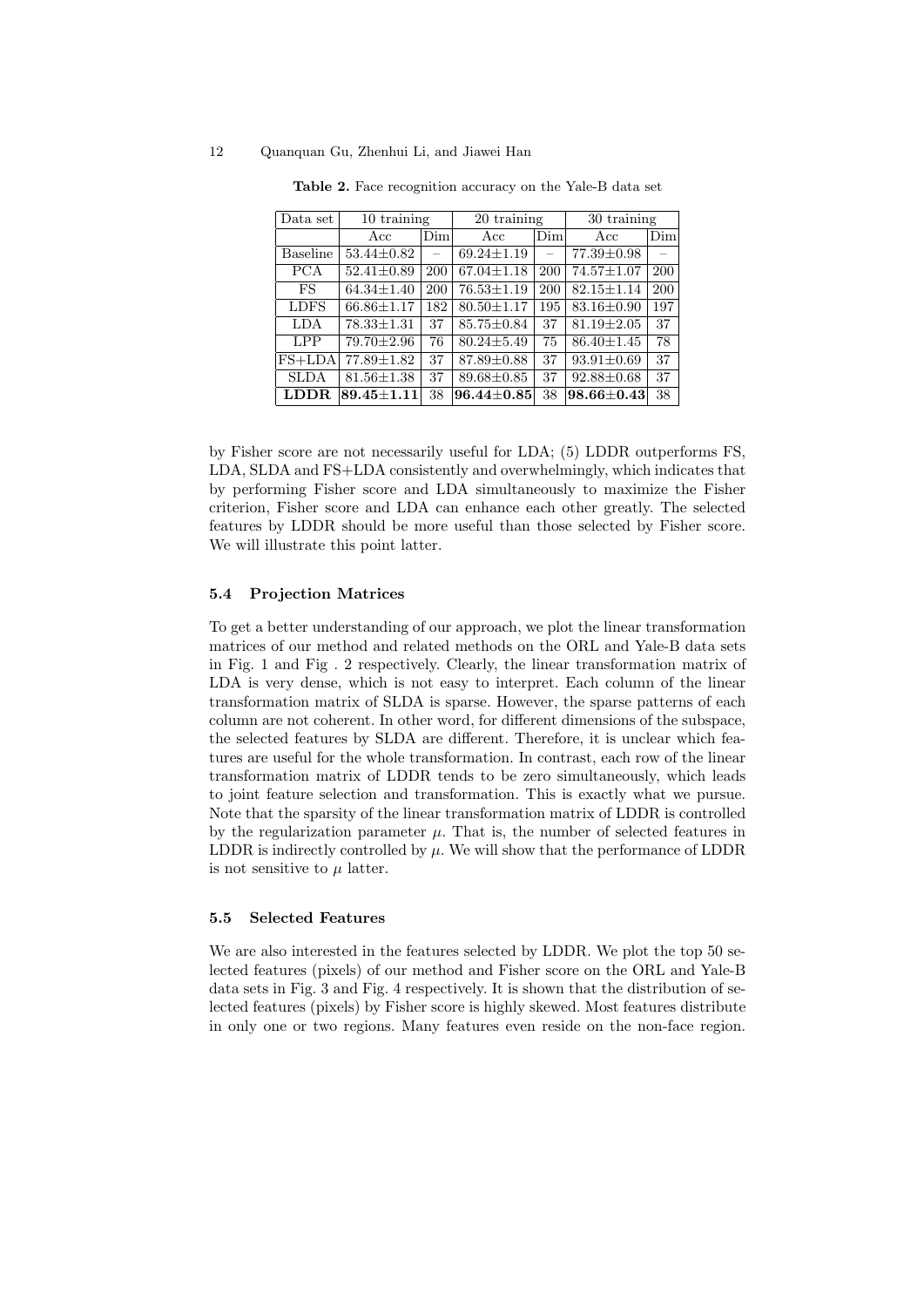

**Fig. 1.** The linear transformation matrix learned by (a) LDA, (b) SLDA ( $\mu = 50$ ) and (c) LDDR  $(\mu = 0.5)$  with 3 training samples per person on the ORL database. For better viewing, please see it in color pdf file.



**Fig. 2.** The linear transformation matrix learned by (a) LDA, (b) SLDA ( $\mu = 50$ ) and (c) LDDR  $(\mu = 0.5)$  with 20 training samples per person on the Yale-B database. For better viewing, please see it in color pdf file.

It implies that the features selected by Fisher score are not discriminative. In contrast, the features selected by LDDR distribute widely across the face region.

From another perspective, we can see that the features (pixels) selected by LDDR are asymmetric. In other word, if one pixel is selected, its axis symmetric one will not be selected. This is because the face image is roughly axis symmetry, so one in a pair of axis symmetric pixels is redundant given the other one is selected. Moreover, the selected pixels are mostly around the eyebrow, the boundary of eyes, nose and cheek, which are discriminative for distinguishing face images of different people. This is accord with our life common sense.

## **5.6 Sensitivity to the Regularization Parameter**

LDDR only has one parameter, which is the regularization parameter  $\mu$ . It indirectly controls the number of selected features. Here we will investigate the recognition accuracy with respect to the regularization parameter  $\mu$ . We vary the value of  $\mu$ , and plot the recognition accuracy with respect to  $\mu$  on the ORL and Yale-B data sets in Fig. 5 and Fig. 6 respectively.

As can be seen, LDDR is not sensitive to the regularization parameter  $\mu$ in a wide range of  $\mu$ . In detail, LDDR achieves consistently good performance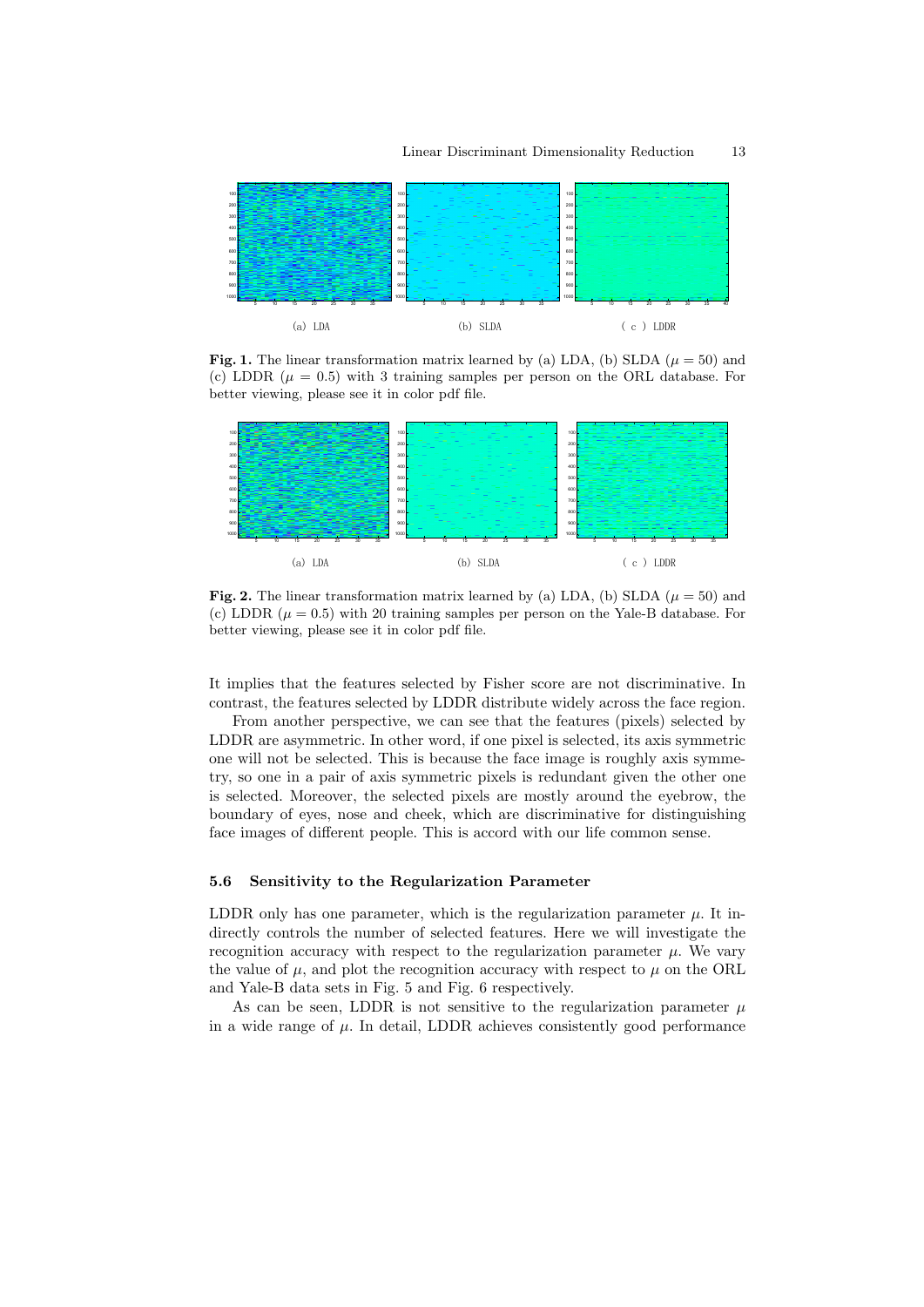

**Fig. 3.** Selected features (marked by blue cross) by (a) Fisher score and (b) LDDR  $(\mu = 0.5)$  with 3 training samples per person on the ORL database. For better viewing, please see it in color pdf file.



**Fig. 4.** Selected features (marked by blue cross) by (a) Fisher score and (b) LDDR  $(\mu = 0.5)$  with 20 training samples per person on the Yale-B database. For better viewing, please see it in color pdf file.

with the  $\mu$  varying from 0.01 to 0.1 on the ORL data set. LDDR is even more stable on the Yale-B data set, where it gets overwhelmingly good result with the  $\mu$  changing from 0.01 to 0.5. This shows that in certain range, the number of useful features does not affect the performance of the jointly learnt linear transformation very much. It is an appealing property because we do not need to tune the regularization parameter painfully in the application.



**Fig. 5.** Recognition accuracy with respect to the regularization parameter  $\mu$  on the ORL database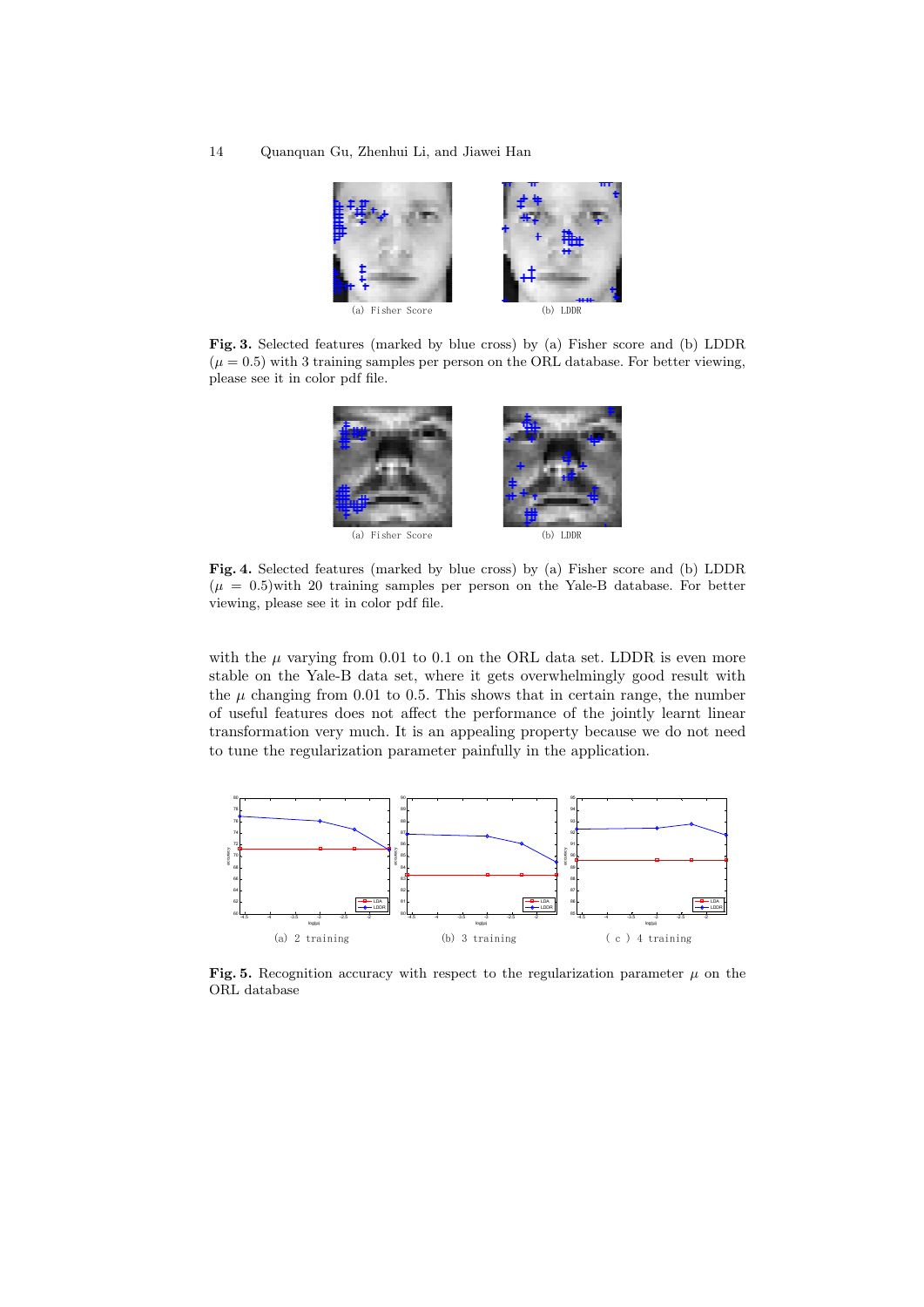

**Fig. 6.** Recognition accuracy with respect to the regularization parameter  $\mu$  on the Yale-B database

# **6 Conclusion**

In this paper, we propose to integrate Fisher score and LDA in a unified framework, namely *Linear Discriminant Dimensionality Reduction*. We aim at finding a subset of features, based on which the learnt linear transformation via LDA maximizes the Fisher criterion. LDDR inherits the advantages of Fisher score and LDA and is able to do feature selection and subspace learning simultaneously. Both Fisher score and LDA can be seen as the special cases of the proposed method. The resultant optimization problem is relaxed into a  $L_{2,1}$ -norm constrained least square problem and solved by accelerated proximal gradient descent algorithm. Experiments on benchmark face recognition data sets illustrate the efficacy of the proposed framework.

## **Acknowledgments**

The work was supported in part by NSF IIS-09-05215, U.S. Air Force Office of Scientific Research MURI award FA9550-08-1-0265, and the U.S. Army Research Laboratory under Cooperative Agreement Number W911NF-09-2-0053 (NS-CTA). We thank the anonymous reviewers for their helpful comments.

# **References**

- 1. Argyriou, A., Evgeniou, T., Pontil, M.: Convex multi-task feature learning. Machine Learning 73(3), 243–272 (2008)
- 2. Belhumeur, P.N., Hespanha, J.P., Kriegman, D.J.: Eigenfaces vs. fisherfaces: Recognition using class specific linear projection. IEEE Trans. Pattern Anal. Mach. Intell. 19(7), 711–720 (1997)
- 3. Boyd, S., Vandenberghe, L.: Convex optimization. Cambridge University Press, Cambridge (2004)
- 4. Cai, D., He, X., Han, J.: Semi-supervised discriminant analysis. In: ICCV. pp. 1–7 (2007)
- 5. Cai, D., He, X., Han, J.: Spectral regression: A unified approach for sparse subspace learning. In: ICDM. pp. 73–82 (2007)